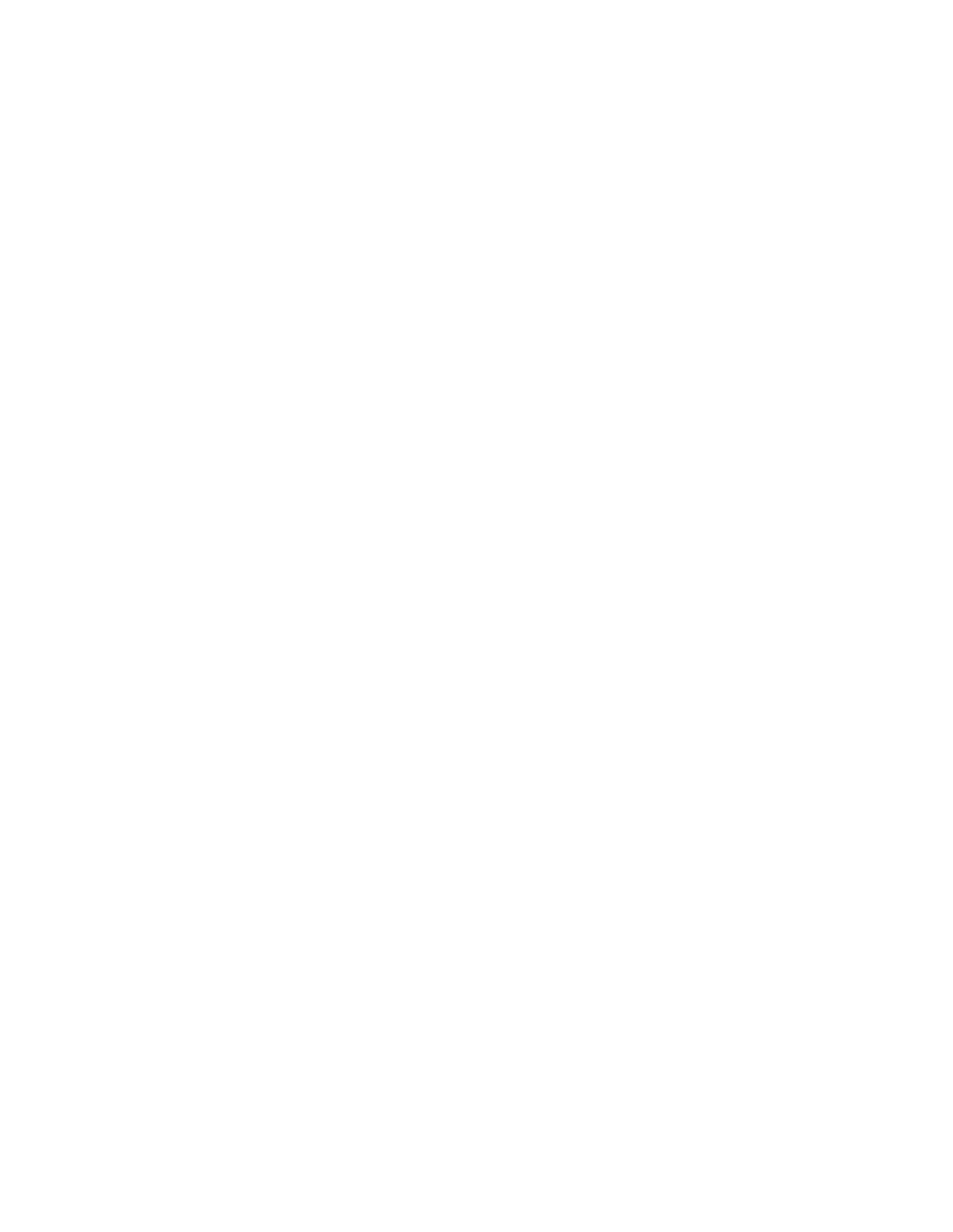## **LOTTERY LICENCES FEES REGULATIONS**

**1.** A lottery licence application or amendment request made under the *Lotteries Regulations* shall be accompanied by the fee set out in the Schedule.

**2.** Where a single event bingo lottery or a series of bingo lotteries involves games that carry over jackpot amounts, only the amount of the opening jackpot shall be used to calculate the total value of prizes offered under item 1(b) of the Schedule.

## LOTTERIES ACT LOI SUR LES LOTERIES

# **RÈGLEMENT SUR LES DROITS DE LICENCES DE LOTERIES**

**1.** La demande de licence de loterie ou de modification déposée en vertu du *Règlement sur les loteries* doit être accompagnée du droit prévu à l'annexe du présent règlement.

**2.** Lorsqu'un bingo simple ou une succession de bingos implique des parties qui reportent leur gros lot d'une partie à l'autre, seul le montant du gros lot d'ouverture doit entrer dans le calcul de la valeur totale des prix offerts en application de l'alinéa 1b) de l'annexe.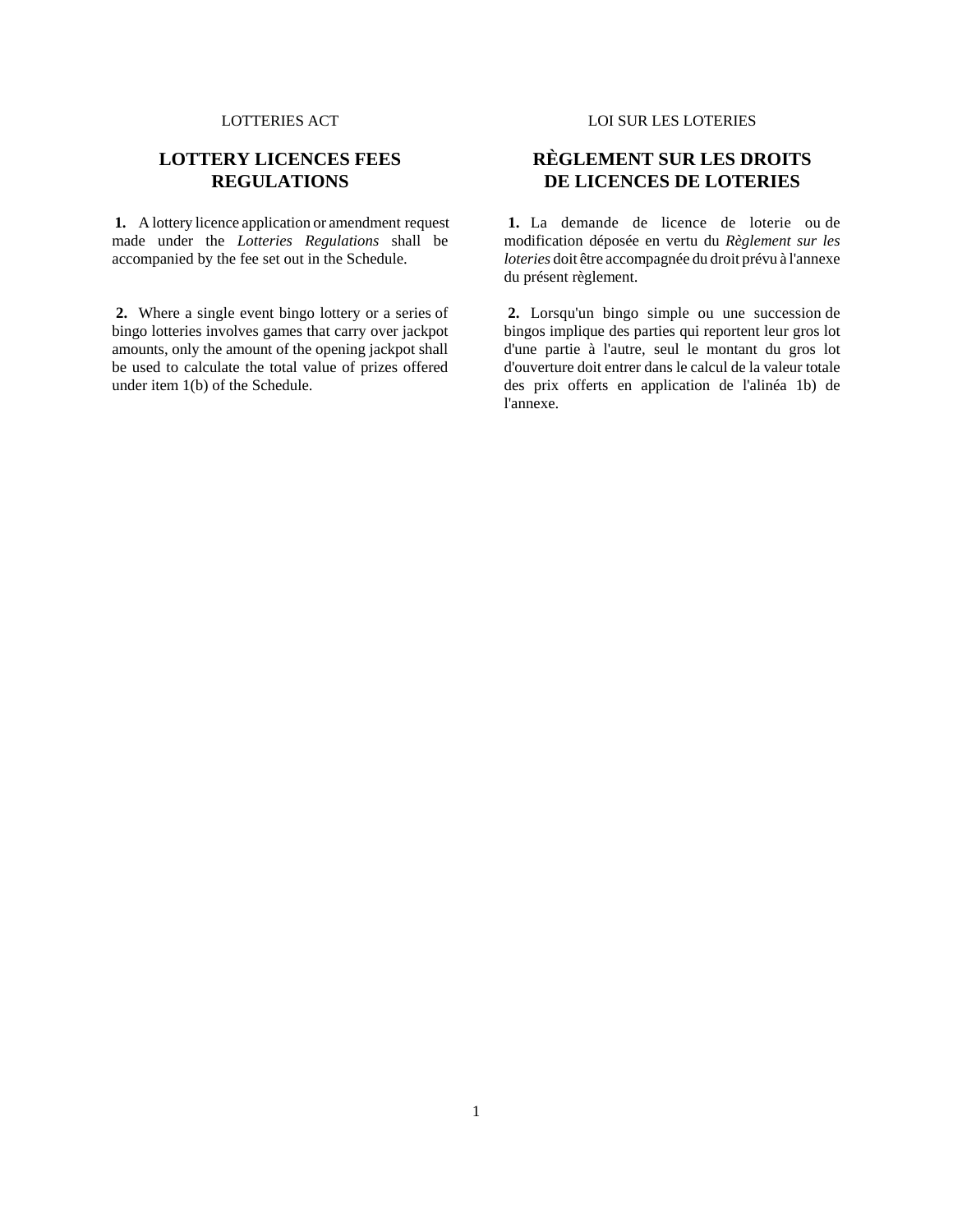## SCHEDULE

# FEES

# *Bingo Lottery Licences*

| 1. The following licence fees are payable for a single event bingo lottery or each lottery<br>of a series of bingo lotteries: |                     |
|-------------------------------------------------------------------------------------------------------------------------------|---------------------|
| (a) for games of                                                                                                              |                     |
| (i) "half-the-house" bingo, where not greater than six games are to be run                                                    |                     |
|                                                                                                                               | \$10                |
| (ii) "half-the-house" bingo, where greater than six games are to be run                                                       |                     |
|                                                                                                                               | \$5 a game          |
| (iii) "share-the-wealth" or "bonanza" bingo other than "half-the-house"                                                       |                     |
|                                                                                                                               | \$5 a game          |
| (b) for other games, where the total value of the prizes offered is                                                           |                     |
|                                                                                                                               | \$50                |
|                                                                                                                               | 2% of the total     |
|                                                                                                                               | value of the prizes |
|                                                                                                                               | 5% of the total     |
|                                                                                                                               | value of the prizes |
|                                                                                                                               |                     |
| Nevada Ticket Lottery Licences                                                                                                |                     |
|                                                                                                                               |                     |
| 2. The licence fee payable for each nevada ticket lottery, whether a single event lottery                                     |                     |
| or one of a series of lotteries, that is held during a bingo or casino lottery is                                             | \$50                |
|                                                                                                                               |                     |
| 3. The fee payable for a booth licence for a series of nevada ticket lotteries                                                |                     |
| (a) where the booth licence is for a period of 6 months is $\dots\dots\dots\dots\dots$                                        | \$2,500             |
| (b) where the booth licence is for a period less than 6 months is $\dots\dots\dots$                                           | \$25 a day          |
| Casino Lottery Licences                                                                                                       |                     |
|                                                                                                                               |                     |
| 4. The licence fee payable for each table or wheel game run during a casino lottery is                                        |                     |
|                                                                                                                               | \$50 a day          |
|                                                                                                                               |                     |
| Raffle Lottery Licences                                                                                                       |                     |
| 5. (1) Subject to subsection (2), the licence fee payable for a raffle, whether a single or                                   |                     |
| multiple draw raffle, where the total value of the prizes offered is                                                          |                     |
|                                                                                                                               | \$50                |
|                                                                                                                               | 4% of the total     |
|                                                                                                                               | value of the prizes |
|                                                                                                                               |                     |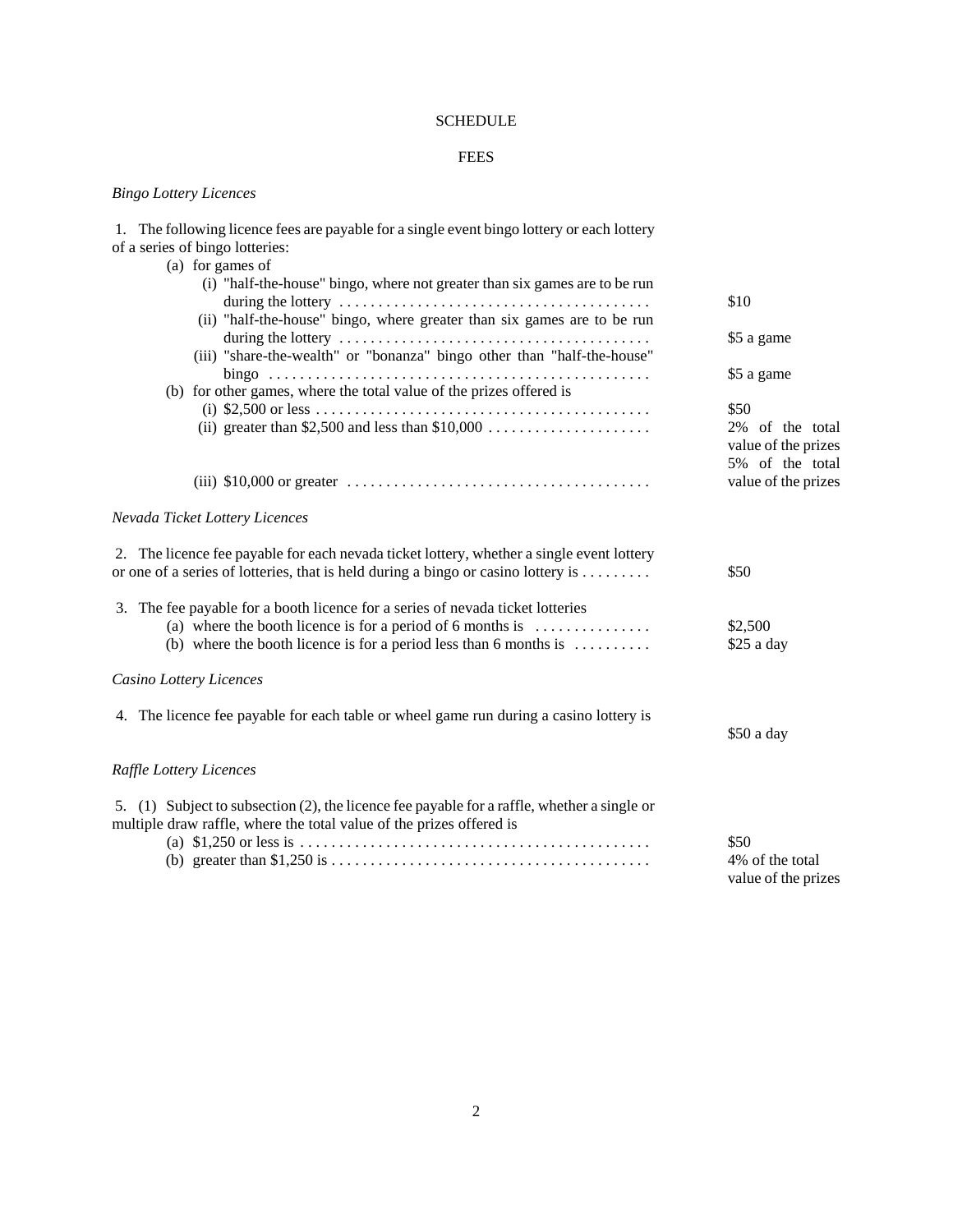### ANNEXE

### DROITS

### *Licences de bingo*

 1. Les droits de licences qui suivent sont payables lors d'un bingo simple ou d'un des bingos d'une succession de bingos : a) pour des parties de : (i) «moitié-moitié», lorsqu'un maximum de six parties sont jouées lors du bingo 10 \$ (ii) «moitié-moitié», lorsque plus de six parties sont jouées lors du bingo . . . . . . 5 \$ par partie (iii) «partage de la richesse» ou «bonanza» autre que «moitié-moitié» . . . . . . . . . 5 \$ par partie b) pour toutes autres parties, lorsque la valeur totale des prix offerts est (i) de 2 500 \$ ou moins . . . . . . . . . . . . . . . . . . . . . . . . . . . . . . . . . . . . . . . . . . . . . 50 \$ (ii) de plus de 2 500 \$ mais de moins de 10 000 \$ . . . . . . . . . . . . . . . . . . . . . . . . . 2 % de la valeur totale des prix (iii) de plus de 10 000 \$ . . . . . . . . . . . . . . . . . . . . . . . . . . . . . . . . . . . . . . . . . . . . . 5 % de la valeur totale des prix *Licences de loterie Nevada* 2. Droit de licence payable pour chaque loterie nevada, qu'il s'agisse d'une loterie simple ou d'une des loteries d'une succession de loteries, tenue lors d'un bingo ou d'une loterie casino . . . . . . . . 50 \$ 3. Droit payable pour une licence de kiosque lors d'une succession de loteries nevada : a) lorsque la licence de kiosque est pour une période de 6 mois . . . . . . . . . . . . . . . . . . 2 500 \$ b) lorsque la licence de kiosque est pour une période inférieure à 6 mois . . . . . . . . . . 25 \$ par jour *Licences de loterie casino* 4. Droit de licence payable pour chaque table de jeu ou roulette utilisée pendant une loterie casino . . . . . . . . . . . . . . . . . . . . . . . . . . . . . . . . . . . . . . . . . . . . . . . . . . . . . . . . . . . . . . . . . . . . . . 50 \$ par jour *Licences de tombola* 5. (1) Droit de licence payable, sous réserve du paragraphe (2), pour une tombola à tirage unique ou multiple, lorsque la valeur totale des prix offerts est : a) de 1 250 \$ ou moins . . . . . . . . . . . . . . . . . . . . . . . . . . . . . . . . . . . . . . . . . . . . . . . . . 50 \$ b) de plus de 1 250 \$ . . . . . . . . . . . . . . . . . . . . . . . . . . . . . . . . . . . . . . . . . . . . . . . . . . 4 % de la valeur totale des prix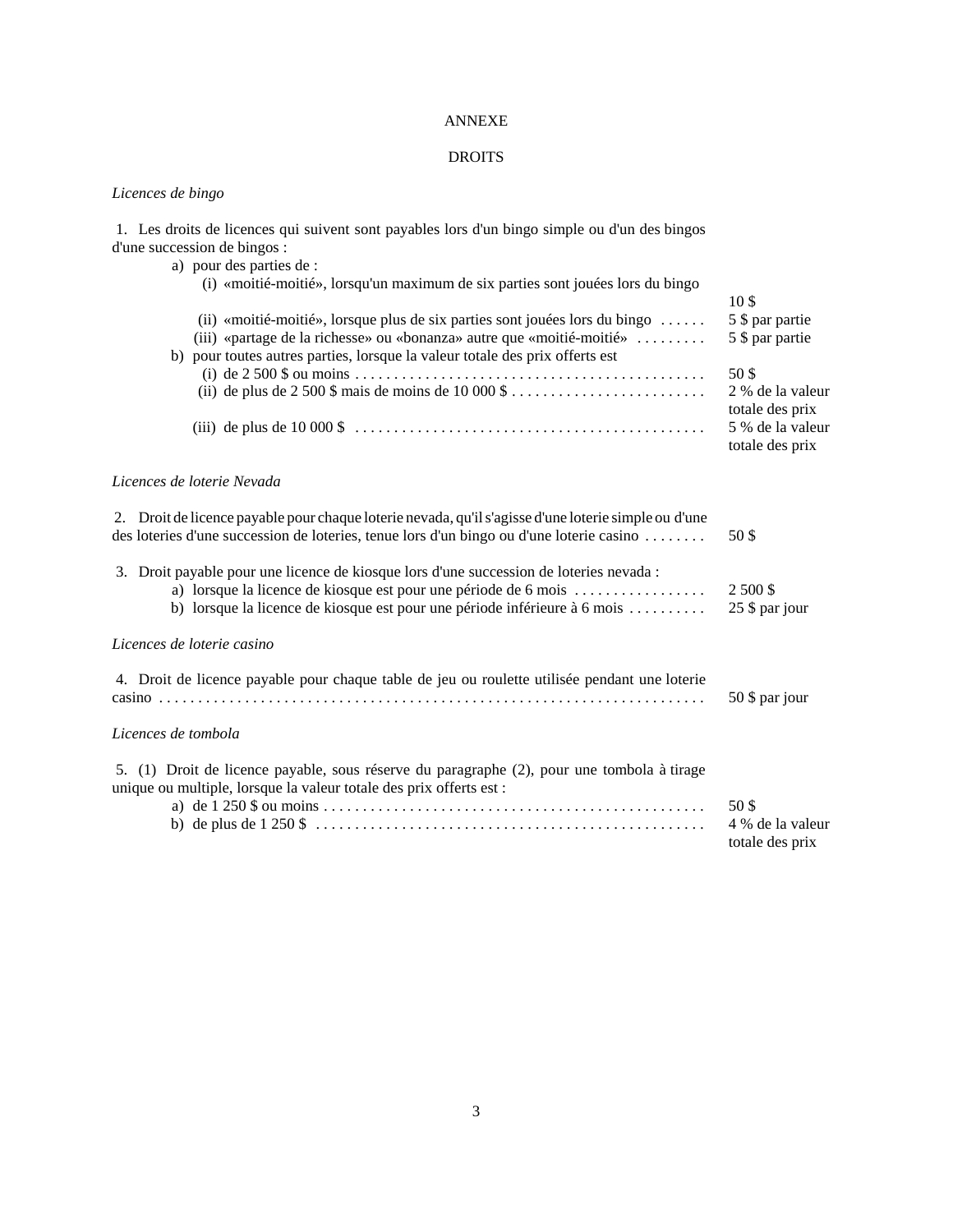| Commissioner as referred to in the <i>General Delegation Regulations</i> made under the<br>Lotteries Act, whether a single or multiple draw raffle, where the total value of the prizes<br>offered is             |                                                                                  |  |
|-------------------------------------------------------------------------------------------------------------------------------------------------------------------------------------------------------------------|----------------------------------------------------------------------------------|--|
|                                                                                                                                                                                                                   | \$100<br>5% of the total<br>value of the prizes<br>up to a maximum<br>of \$1,500 |  |
| <b>Sports Draft Lottery Licences</b>                                                                                                                                                                              |                                                                                  |  |
| 5.1. The licence fee for a sports draft lottery licence, where the total value of the prizes<br>offered is                                                                                                        | \$400<br>4\% of the total<br>value of the prizes                                 |  |
| Licence Amendment                                                                                                                                                                                                 |                                                                                  |  |
|                                                                                                                                                                                                                   | \$50                                                                             |  |
| Late application fee                                                                                                                                                                                              |                                                                                  |  |
| 7. The fee payable, in addition to the applicable fee as set out in items 1 to 6, for a lottery licence<br>application that is received less than one month before the proposed lottery is $\dots\dots\dots\dots$ | \$100                                                                            |  |

(2) The licence fee payable for a raffle that is regulated and licensed by the

R-103-92,s.1; R-030-95,s.2; R-045-98,s.2; R-061-2001,s.2.